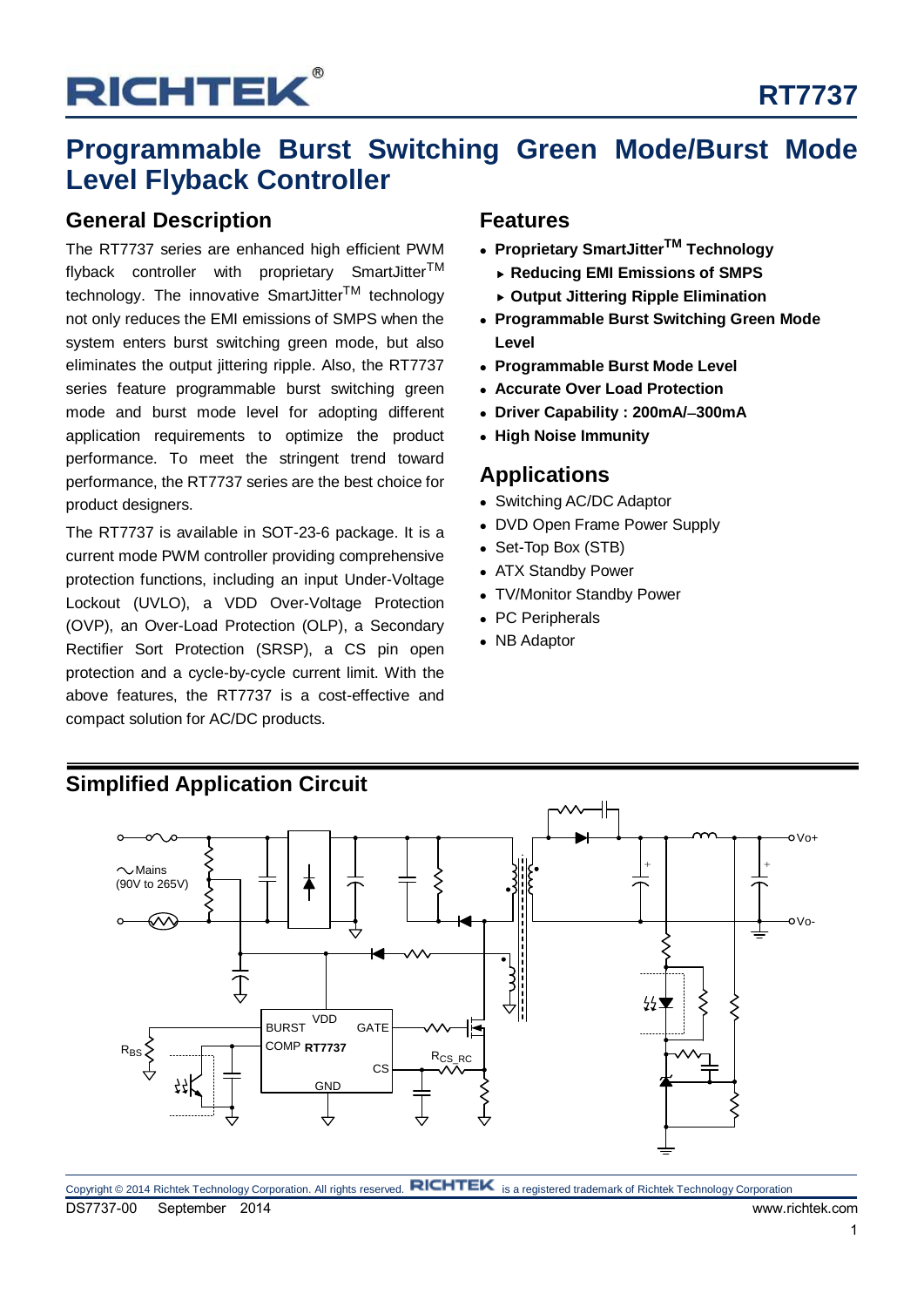



### **Ordering Information**

RT7737000 Package Type E : SOT-23-6 -Lead Plating System G : Green (Halogen Free and Pb Free)

RT7737 Version (Refer to Version Table)

### Note :

Richtek products are :

- RoHS compliant and compatible with the current requirements of IPC/JEDEC J-STD-020.
- Suitable for use in SnPb or Pb-free soldering processes.

### **Marking Information**



0U= : Product Code



RT7737LGE<br>
0S=DNN 0S= : Product Code<br>
DNN : Date Code



RT7737AGE<br>
0V=DNN DNN : Date Code



RT7737HGE<br>
0T=DNN 0T= : Product Code<br>
0T=DNN DNN : Date Code

### **RT7737 Version Table**

| <b>Version</b>        | <b>RT7737G</b> | <b>RT7737L</b> | <b>RT7737A</b>   | <b>RT7737H</b>   |
|-----------------------|----------------|----------------|------------------|------------------|
| Frequency (fosc)      | 65kHz          | 65kHz          | 65kHz            | 100kHz           |
| OLP Delay Time @ fosc | 55ms           | 55ms           | 28 <sub>ms</sub> | 36 <sub>ms</sub> |
| Internal OVP          | Auto Recovery  | Latch          | Latch            | Auto Recovery    |
| <b>OLP &amp; SRSP</b> | Auto Recovery  | Auto Recovery  | Latch            | Auto Recovery    |
| <b>BURST Pin High</b> | Latch          | Latch          | Latch            | Latch            |
| <b>BURST Pin Low</b>  | Auto Recovery  | Auto Recovery  | Latch            | Auto Recovery    |

### **Pin Configurations**





SOT-23-6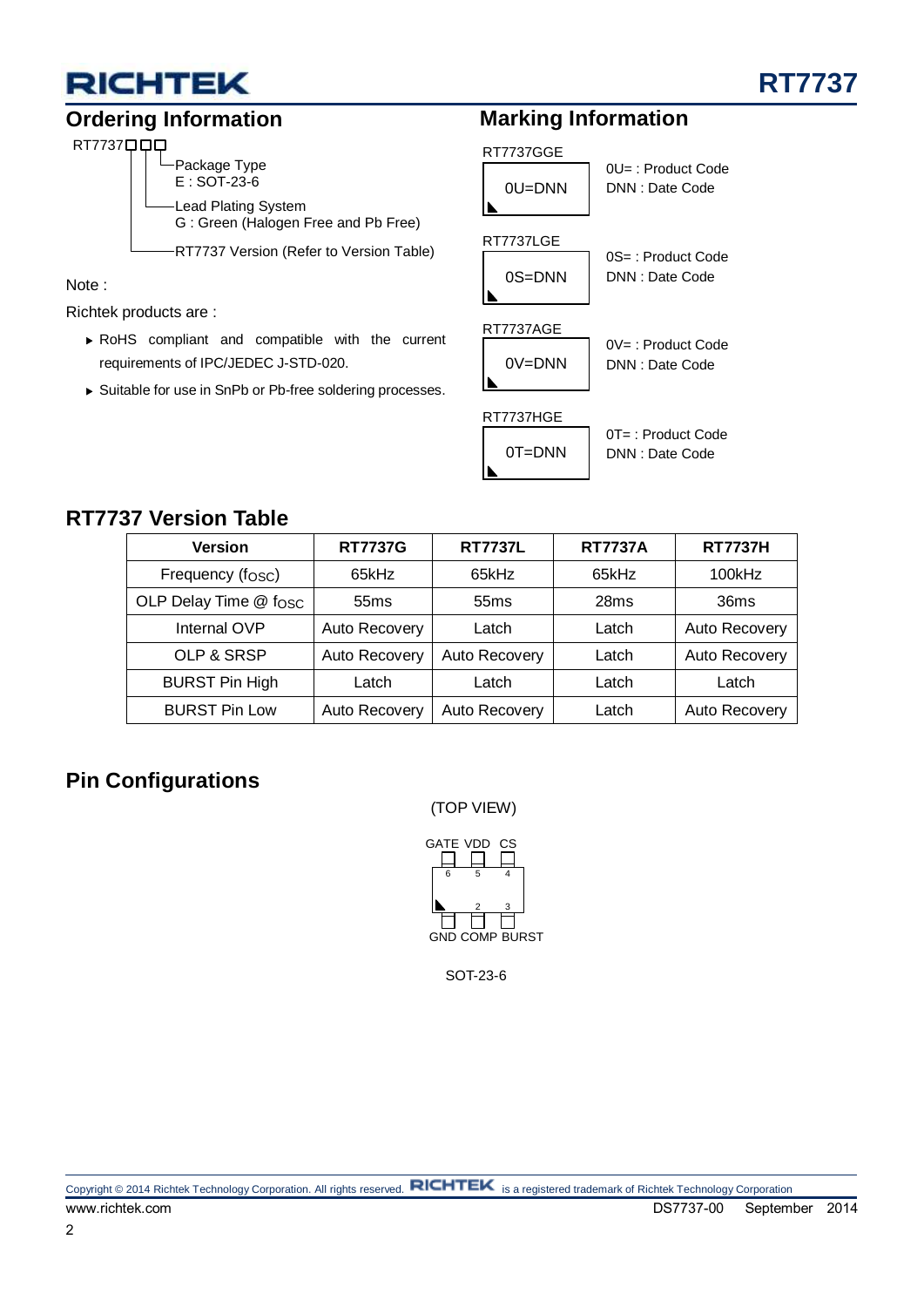

### **Functional Pin Description**

| Pin No. | <b>Pin Name</b> | <b>Pin Function</b>                                                                                                                               |
|---------|-----------------|---------------------------------------------------------------------------------------------------------------------------------------------------|
|         | <b>GND</b>      | Ground of the Controller.                                                                                                                         |
| 2       | COMP            | Feedback Voltage Input. Connect an opto-coupler to close the control loop and<br>achieve output voltage regulation.                               |
| 3       | <b>BURST</b>    | Burst Mode Level Setting.                                                                                                                         |
| 4       | CS              | Current Sense Input. The current sense resistor between this pin and GND is used<br>for current limit setting.                                    |
| 5       | VDD             | Supply Voltage Input. The controller will be enabled when VDD exceeds $VTH$ on<br>and disabled when VDD decreases lower than V <sub>TH</sub> OFF. |
| 6       | <b>GATE</b>     | Gate Driver Output for External Power MOSFET.                                                                                                     |

## **Function Block Diagram**

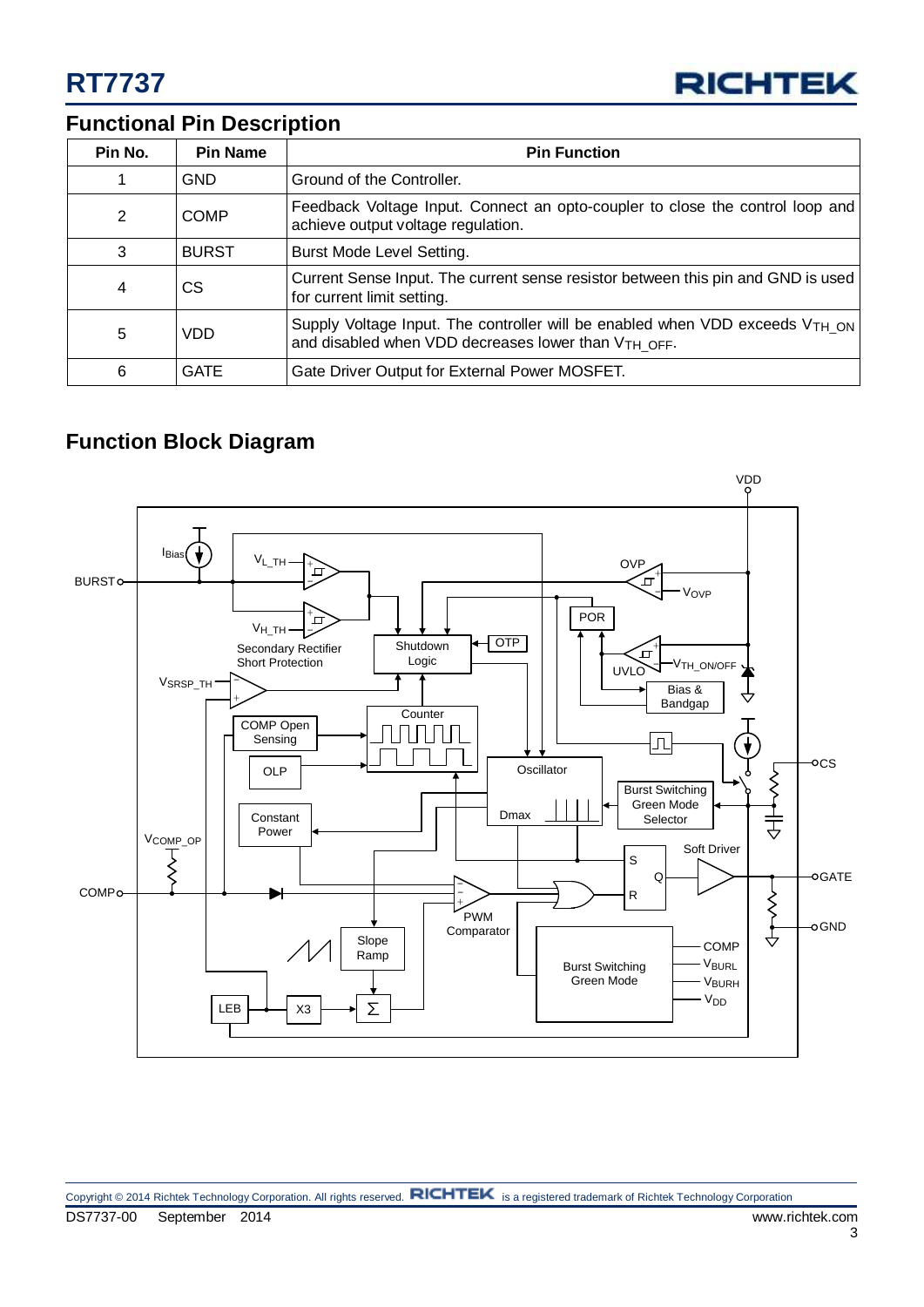### **Operation**

### **Burst Switching Green Mode**

The burst mode is designed to reduce switching loss at light load condition. When the output load gets light, the COMP voltage drops and reaches  $V_{\text{BURL}}$ , the controller will cease switching. After the output voltage drops and the COMP voltage goes up to V<sub>BURH</sub>, the controller will resume switching.

### **VDD Holdup Mode**

The RT7737 provides a unique operation mode at almost no load condition named VDD holdup mode. Under the VDD holdup mode, the RT7737 forces PWM switching to maintain V<sub>DD</sub> voltage between V<sub>DD\_ET</sub> and V<sub>DD</sub> ED. The benefit of the VDD holdup mode is to avoid the  $V_{DD}$  drops to  $V_{TH}$  OFF due to the long burst mode period at no load or load transient moment. Therefore, this function makes bias winging design and transient design easier and compacter.

### **Oscillator**

The oscillator runs at 65kHz and features frequency jittering function. The saw-tooth slope compensation, maximum duty cycle pulse and over-load protection slope are built-in. Its jitter depth is proportion of oscillator frequency where  $\Delta f$  is frequency jittering range, and TJIT is frequency jittering period.

### **Leading Edge Blanking (LEB)**

To prevent unexpectedly gate switching interruption from the initial spike on CS pin, the LEB delay is designed to block this spike at the beginning of gate switching.

### **Gate Driver**

A totem pole gate driver is designed to meet both EMI and efficiency requirements in low power applications. An internal pull-low circuit is activated after pretty low V<sub>DD</sub> to prevent external MOSFET from accidentally turning on during UVLO.

### **Programmable Burst Switching Green Mode Level**

The burst switching green mode level can be set by connecting a recommended resistor between the CS pin and the current sense resistor.

### **BURST Pin – Programmable Burst Mode Level**

The burst mode level can be set by connecting a recommended resistor on the BURST pin and GND to decide the burst mode threshold.

### **Over-Load Protection**

In over-load conditions, current limit for a long time will lead to system thermal stress problem. To further protect the system, the RT7737 is designed with a proprietary prolonged turn-off period during hiccup. The power loss and temperature during OLP are averaged to an acceptable level over the ON/OFF cycle.

### **CS Pin Open Protection**

When the CS pin is opened, the controller will shut down after a few cycles.

### **Internal VDD Over-Voltage Protection**

Output voltage can be roughly sensed by the VDD pin. If the sensed voltage reaches Vove threshold, the controller shuts down after deglitch delay.

### **Feedback Open or Opto-Coupler Short**

If the output voltage feedback loop is open or the opto-coupler is shorted, the OVP/OLP function will be triggered depending on which one occurs first.

### **Secondary Rectifier Short Protection**

The current spike during secondary rectifier short test is extremely high because of the saturated main transformer. Meanwhile, the transformer acts like a leakage inductance. During high line, the current in power MOSFET is sometimes too high in OLP delay time. To offer better and easier protection design, the RT7737 shuts down after a few of cycles before fuse is impacted.

### **Output Short Protection**

The RT7737 implements output short protection by detecting GATE width and delay time. It can minimize the power loss and temperature during output short, especially at high line input voltage.

Copyright © 2014 Richtek Technology Corporation. All rights reserved. RICHTEK is a registered trademark of Richtek Technology Corporation www.richtek.com DS7737-00 September 2014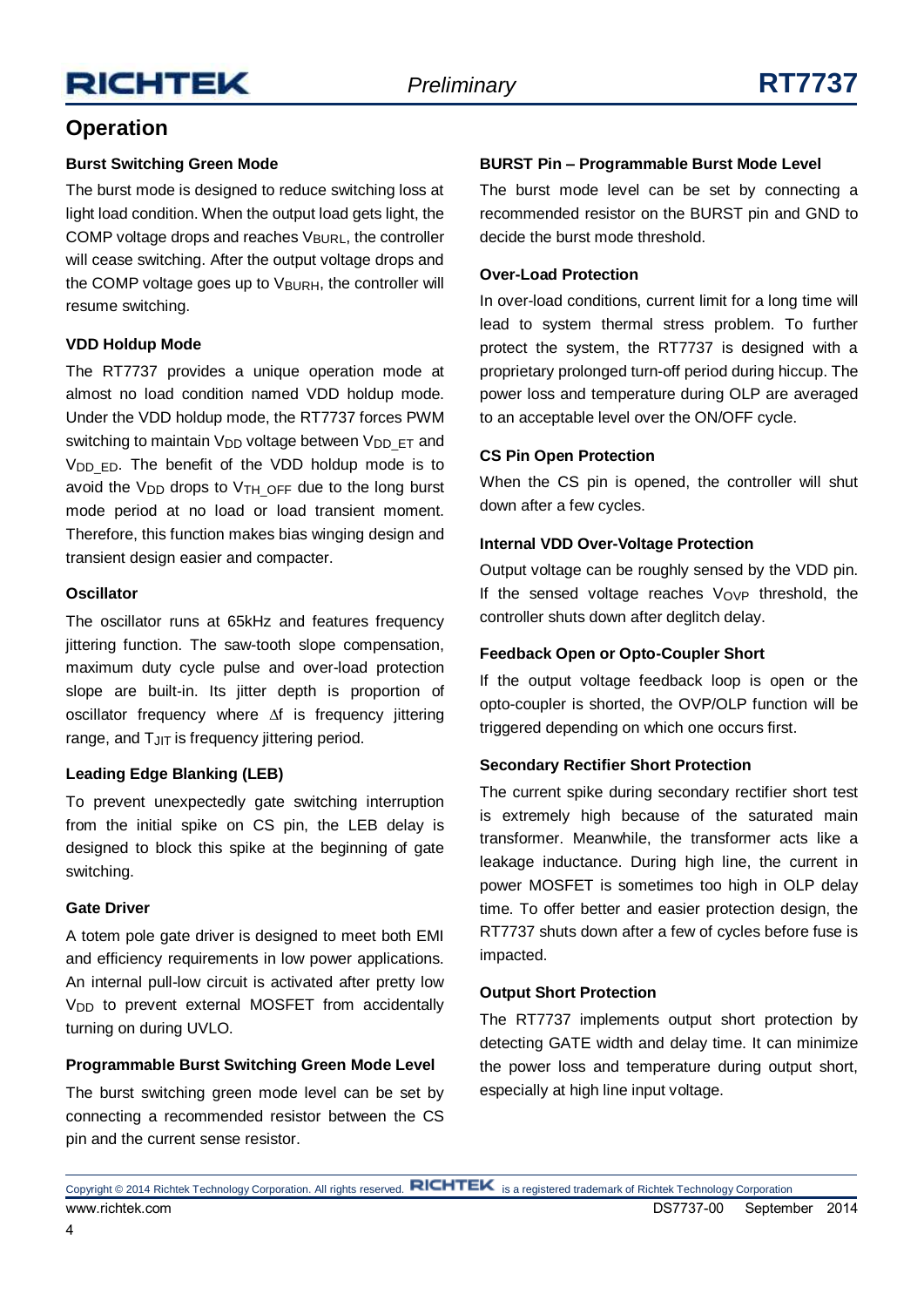

## **Absolute Maximum Ratings** (Note 1)

| • Power Dissipation, $P_D @ T_A = 25^{\circ}C$ |  |
|------------------------------------------------|--|
|                                                |  |
| • Package Thermal Resistance (Note 2)          |  |
|                                                |  |
|                                                |  |
|                                                |  |
|                                                |  |
| • ESD Susceptibility<br>(Note 3)               |  |
|                                                |  |
|                                                |  |
|                                                |  |

### **Recommended Operating Conditions** (Note 4)

### **Electrical Characteristics**

( $V_{DD}$  = 15V, T<sub>A</sub> = 25°C, unless otherwise specified)

| <b>Parameter</b>                                 | Symbol              | <b>Test Conditions</b> | Min  | <b>Typ</b> | <b>Max</b> | Unit   |
|--------------------------------------------------|---------------------|------------------------|------|------------|------------|--------|
| <b>VDD Section</b>                               |                     |                        |      |            |            |        |
| V <sub>DD</sub> Over-Voltage Protection<br>Level | Vovp                |                        | 26   | 27         | 28         | $\vee$ |
| V <sub>DD</sub> Zener Clamp                      | Vz                  |                        | 29   | --         |            | V      |
|                                                  |                     | <b>RT7737G/L/H</b>     | 12.5 | 13.5       | 14.5       | $\vee$ |
| On Threshold Voltage                             | V <sub>TH_ON</sub>  | <b>RT7737A</b>         | 14.5 | 15.5       | 16.5       |        |
| Off Threshold Voltage                            | V <sub>TH_OFF</sub> |                        | 8.5  | 9          | 9.5        | V      |
| V <sub>DD</sub> Holdup Mode Entry Point          | V <sub>DD_ET</sub>  | $V_{COMP}$ < 1.3V      | 9.5  | 10         | 10.5       | V      |
| V <sub>DD</sub> Holdup Mode Ending<br>Point      | $VDD_ED$            | $V_{COMP} < 1.3V$      | 10   | 10.5       | 11         | V      |
| Latch-off Clamping Voltage                       | V <sub>DD_LH</sub>  |                        | --   | 6          | --         | $\vee$ |
| Threshold Voltage for Latch-off<br>Release       | VLH_OFF             |                        | --   | 5.5        | --         | V      |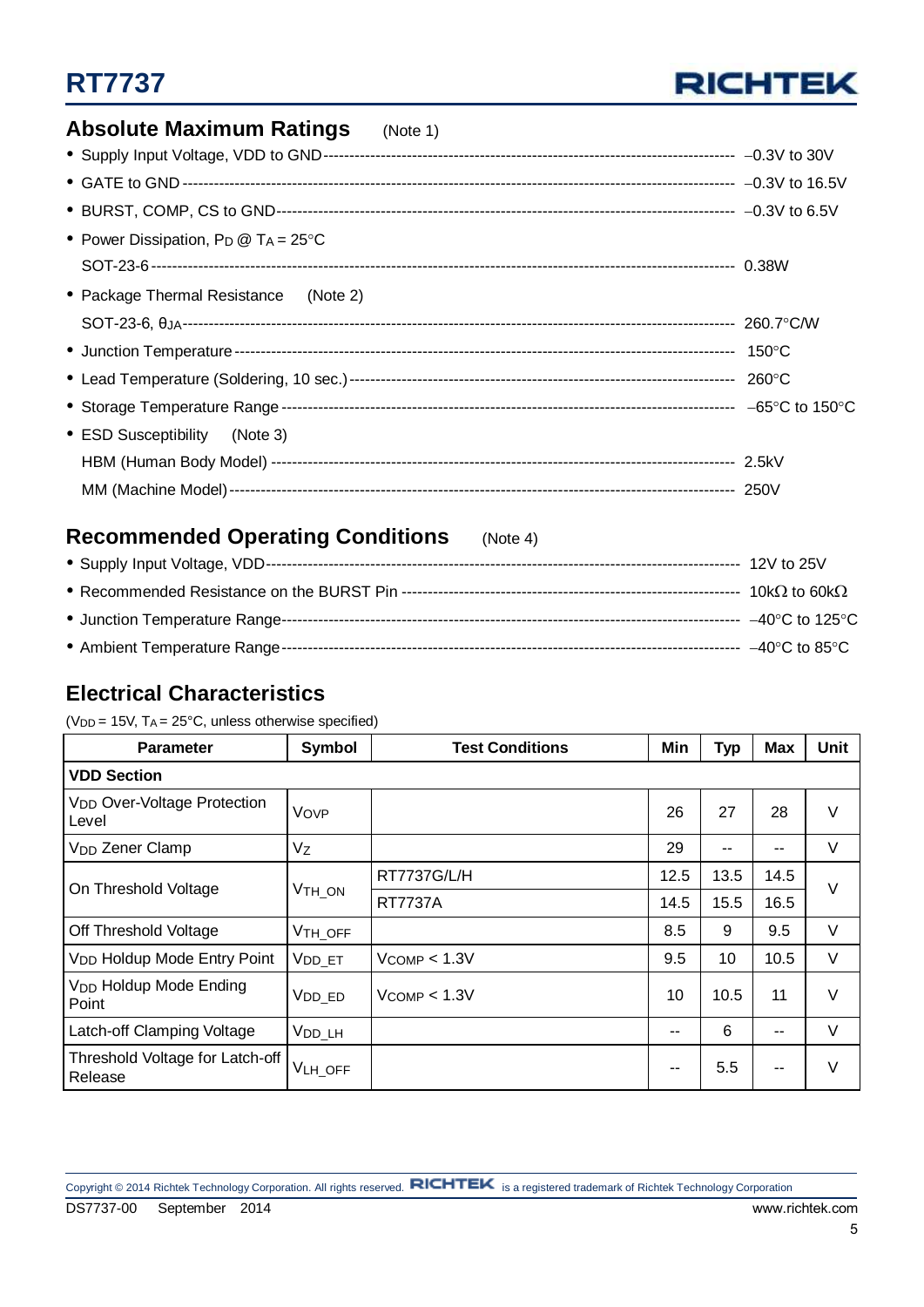|  | <b>RICHTEK</b> |
|--|----------------|
|  |                |



| <b>Parameter</b>                                              | Symbol                    | <b>Test Conditions</b>                                                    |                    | Min  | <b>Typ</b> | <b>Max</b>     | <b>Unit</b> |
|---------------------------------------------------------------|---------------------------|---------------------------------------------------------------------------|--------------------|------|------------|----------------|-------------|
|                                                               |                           | $V_{DD}$ < $V_{TH\_ON}$ - 0.1V $\cdot$                                    | RT7737G/L/H        | --   | 5          | 10             | μA          |
| Start-up Current                                              | <b>I</b> DD_ST            | $T_A = -40$ °C to 85°C                                                    | <b>RT7737A</b>     | --   | 5          | 12             |             |
|                                                               |                           |                                                                           | RT7737G/L/H        | --   | --         | 10             |             |
| Latch-off Operating Current                                   | $I$ <sub>DD_LH</sub>      | $T_A = -40$ °C to 85°C                                                    | <b>RT7737A</b>     | --   | --         | 12             | μA          |
|                                                               | IDD_OP1                   | GATE pin open $\cdot$ V <sub>COMP</sub> = 2.5V                            |                    | --   | 1          | --             | mA          |
| <b>Operating Supply Current</b>                               | IDD_OP2                   | GATE pin open $\cdot$ V <sub>COMP</sub> = 1.7V                            |                    | --   | 0.9        | --             |             |
| <b>IDD Sinking Current</b>                                    | <b>I</b> DD_ARP           | During entering auto recovery<br>protection, $T_A = -40^{\circ}C$ to 85°C |                    | 350  | 550        | 750            | μA          |
| <b>Oscillator Section</b>                                     |                           |                                                                           |                    |      |            |                |             |
| Normal PWM Frequency                                          | fosc                      | VCOMP > VBS ET                                                            | <b>RT7737G/L/A</b> | 60   | 65         | 70             | kHz         |
|                                                               |                           |                                                                           | <b>RT7737H</b>     | 92   | 100        | 108            |             |
| Maximum Duty Cycle                                            | <b>DCY</b> <sub>max</sub> |                                                                           |                    | 70   | 75         | 80             | %           |
| Minimum Burst Switching                                       | f <sub>BS_MIN</sub>       | $V_{COMP}$ < $V_{BSED}$                                                   | <b>RT7737G/L/A</b> | 18.5 | 22         | 25.5           | kHz         |
| Frequency                                                     |                           |                                                                           | <b>RT7737H</b>     | 20   | 25         | 30             |             |
| PWM Frequency Jittering<br>Range                              | Δf                        |                                                                           |                    | --   | ±6         | --             | %           |
| <b>PWM Frequency Jittering</b>                                | $T$ JIT                   | $f$ osc = 65 $k$ Hz<br>$fOSC = 100kHz$                                    |                    | --   | 16         | --             | ms          |
| Period                                                        |                           |                                                                           |                    | --   | 10.4       | --             |             |
| Variation<br>Frequency<br>Versus<br><b>VDD Deviation</b>      | f <sub>DV</sub>           | $VDD = 9V$ to 23V                                                         |                    | --   | --         | $\overline{2}$ | %           |
| Frequency Variation<br>Versus<br><b>Temperature Deviation</b> | $f_{DT}$                  | $T_A = -30$ °C to 105°C                                                   |                    | --   | --         | 5              | %           |
| <b>COMP Input Section</b>                                     |                           |                                                                           |                    |      |            |                |             |
| Open Loop Voltage                                             | VCOMP_OP                  | COMP pin open                                                             |                    | 5    | 5.2        | 5.4            | $\vee$      |
| <b>Short Circuit Current of COMP</b>                          | <b>IZERO</b>              | $V_{COMP} = 0V$                                                           |                    | 0.24 | 0.29       | 0.34           | mA          |
|                                                               |                           | $f$ OSC = 65 $k$ Hz                                                       | <b>RT7737G/L</b>   | --   | 55         | --             |             |
| Delay Time of COMP<br>Open-loop Protection                    | TOLP                      | $fOSC = 65kHz$                                                            | <b>RT7737A</b>     | ۰.   | 28         | ۰.             | ms          |
|                                                               |                           | $fOSC = 100kHz$                                                           | <b>RT7737H</b>     | --   | 36         | --             |             |
|                                                               |                           | $Rcs$ RC = 750 $\Omega$                                                   |                    | --   | 2.75       | --             |             |
|                                                               |                           | $R_{CS}$ RC = 510 $\Omega$                                                |                    | $-$  | 2.65       | $-1$           |             |
| <b>Burst Switching Green Mode</b><br><b>Entry Voltage</b>     | V <sub>BS_ET</sub>        | $Rcs$ <sub>RC</sub> = 330 $\Omega$                                        |                    | --   | 2.55       | --             | V           |
|                                                               |                           | $R_{CS}$ RC = 200 $\Omega$                                                |                    | --   | 2.45       | --             |             |
|                                                               |                           | $R_{CS}$ RC = 100 $\Omega$                                                |                    | --   | 2.35       | --             |             |
|                                                               |                           | $Rcs$ <sub>RC</sub> = $750\Omega$                                         |                    | ۰.   | 2.35       | н.             | V           |
|                                                               |                           | $R_{CS}$ RC = 510 $\Omega$                                                |                    | ۰.   | 2.25       | н.             |             |
| <b>Burst Switching Green Mode</b><br><b>Ending Voltage</b>    | V <sub>BS_ED</sub>        | $Rcs$ <sub>RC</sub> = 330 $\Omega$                                        |                    | --   | 2.15       | --             |             |
|                                                               |                           | $R_{CS}$ RC = 200 $\Omega$                                                |                    | --   | 2.05       | --             |             |
|                                                               |                           | $R_{CS\_RC} = 100\Omega$                                                  |                    | --   | 1.95       | --             |             |

Copyright © 2014 Richtek Technology Corporation. All rights reserved. RICHTEK is a registered trademark of Richtek Technology Corporation www.richtek.com DS7737-00 September 2014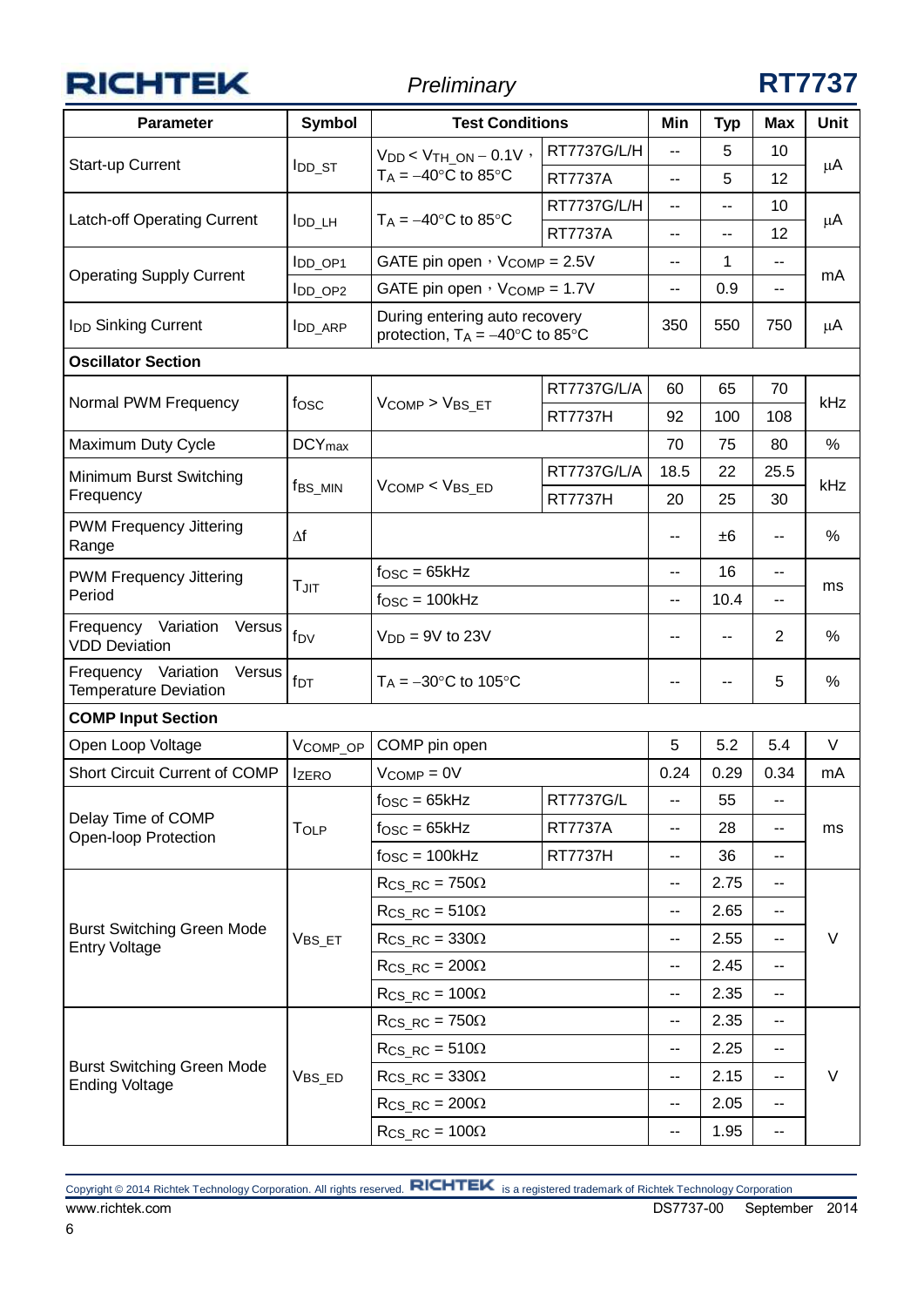

| <b>Parameter</b>                         | <b>Symbol</b>                                    |                          | <b>Test Conditions</b>       | Min            | <b>Typ</b>     | <b>Max</b> | <b>Unit</b> |  |
|------------------------------------------|--------------------------------------------------|--------------------------|------------------------------|----------------|----------------|------------|-------------|--|
| Delay Time of Output Short               |                                                  |                          | $RT7737G/L/A$ ; fosc = 65kHz | --             | 8              | --         |             |  |
| Protection                               | T <sub>D_OSP</sub>                               | RT7737H; $fOSC = 100kHz$ |                              | --             | 5.2            | $-$        | ms          |  |
| <b>Current Sense Section</b>             |                                                  |                          |                              |                |                |            |             |  |
| <b>Maximum Current Limit</b>             | V <sub>CS_MAX</sub>                              | (Note 6)                 |                              | 1.05           | 1.1            | 1.15       | $\vee$      |  |
| Leading Edge Blanking Time               | TLEB                                             | (Note 5)                 |                              | 250            | 400            | 550        | ns          |  |
| Internal<br>Propagation<br>Delay<br>Time | T <sub>PD</sub>                                  | (Note 5)                 |                              | --             | 100            | --         | ns          |  |
| Minimum On-Time                          | TON_MIN                                          |                          |                              | 350            | 500            | 650        | ns          |  |
|                                          |                                                  | <b>RT7737G/L/A</b>       | (Note 6)                     | 1.9            | $\overline{2}$ | 2.1        | $\vee$      |  |
| <b>SRSP Threshold Voltage</b>            | VSRSP_TH                                         | <b>RT7737H</b>           | (Note 6)                     | 2.5            | 2.6            | 2.7        |             |  |
| Detection On-Time of Output              |                                                  | $f$ OSC = 65 $k$ Hz      |                              | 0.9            | 1.1            | 1.3        |             |  |
| <b>Short Protection</b>                  | TON_OSP                                          | $fOSC = 100kHz$          |                              | 0.5            | 0.65           | 0.8        | $\mu$ s     |  |
| <b>GATE Section</b>                      |                                                  |                          |                              |                |                |            |             |  |
| <b>Rising Time</b>                       | <b>T<sub>R</sub></b>                             | $C_L = 1nF$              |                              | --             | 250            | --         | ns          |  |
| <b>Falling Time</b>                      | $T_F$                                            | $C_L = 1nF$              |                              | --             | 40             | --         | ns          |  |
| <b>Gate Output Clamping Voltage</b>      | <b>VCLAMP</b>                                    | $VDD = 23V$              |                              | --             | 14             | --         | $\vee$      |  |
| <b>BURST Pin</b>                         |                                                  |                          |                              |                |                |            |             |  |
| High-Level Threshold Voltage             | $V_{H\_TH}$                                      |                          |                              | 2.95           | 3              | 3.05       | V           |  |
| Low-Level Threshold Voltage              | V <sub>L_TH</sub>                                |                          |                              | 0.25           | 0.3            | 0.35       | $\vee$      |  |
|                                          |                                                  | $R_{BS} = 60k\Omega$     |                              | $\overline{a}$ | 1.65           | --         |             |  |
| <b>Burst Mode Entry Voltage</b>          | VBURST_ET                                        | $R_{BS} = 10k\Omega$     |                              | --             | 1.15           | --         | V           |  |
|                                          |                                                  | $R_{BS} = 60k\Omega$     | VBURST_ED =                  | --             | 1.85           | --         |             |  |
| <b>Burst Mode Ending Voltage</b>         | VBURST_ED                                        | $R_{BS} = 10k\Omega$     | VBURST_ET + 0.2V             | --             | 1.35           | --         | $\vee$      |  |
|                                          | <b>Over-Temperature Protection (OTP) Section</b> |                          |                              |                |                |            |             |  |
| OTP Before Turn On                       | TOTP_INTH                                        | <b>Built-in OTP</b>      | (Note 6)                     | $\overline{a}$ | 120            |            | $\circ$ C   |  |
| OTP After Turn On                        | TOTP_STTH                                        | <b>Built-in OTP</b>      | (Note 6)                     | $\overline{a}$ | 140            | ۵.         | $\circ$ C   |  |

**Note 1**. Stresses beyond those listed "Absolute Maximum Ratings" may cause permanent damage to the device. These are stress ratings only, and functional operation of the device at these or any other conditions beyond those indicated in the operational sections of the specifications is not implied. Exposure to absolute maximum rating conditions may affect device reliability.

**Note 2**. θ<sub>JA</sub> is measured in natural convection (still air) at T<sub>A</sub> = 25°C with the component mounted on a low effective thermal conductivity test board of JEDEC 51-3 thermal measurement standard.

**Note 3**. Devices are ESD sensitive. Handling precaution is recommended.

**Note 4**. The device is not guaranteed to function outside its operating conditions.

**Note 5**. Leading edge blanking time and internal propagation delay time are guaranteed by design.

**Note 6**. Guaranteed by design.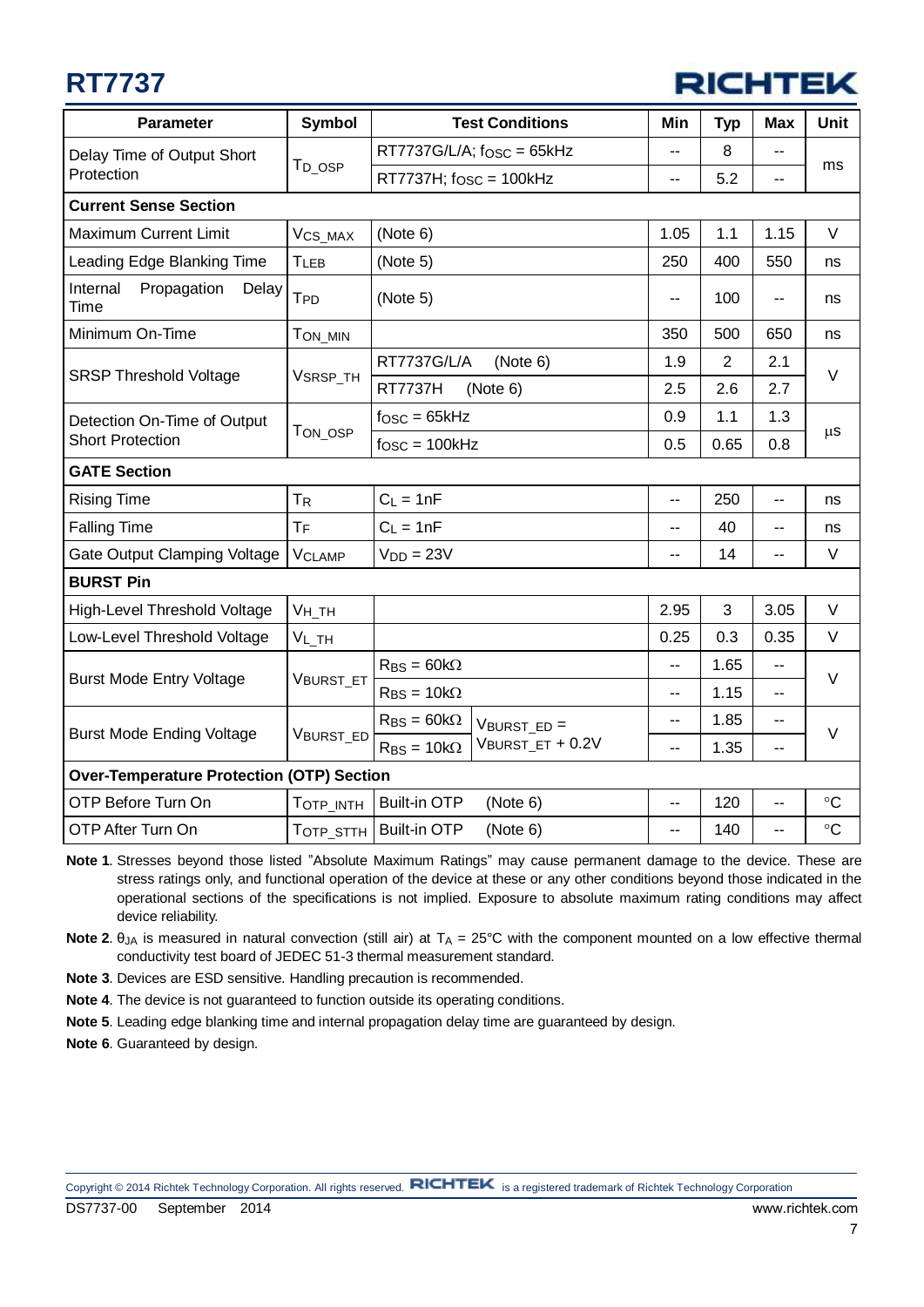

# **Typical Application Circuit**

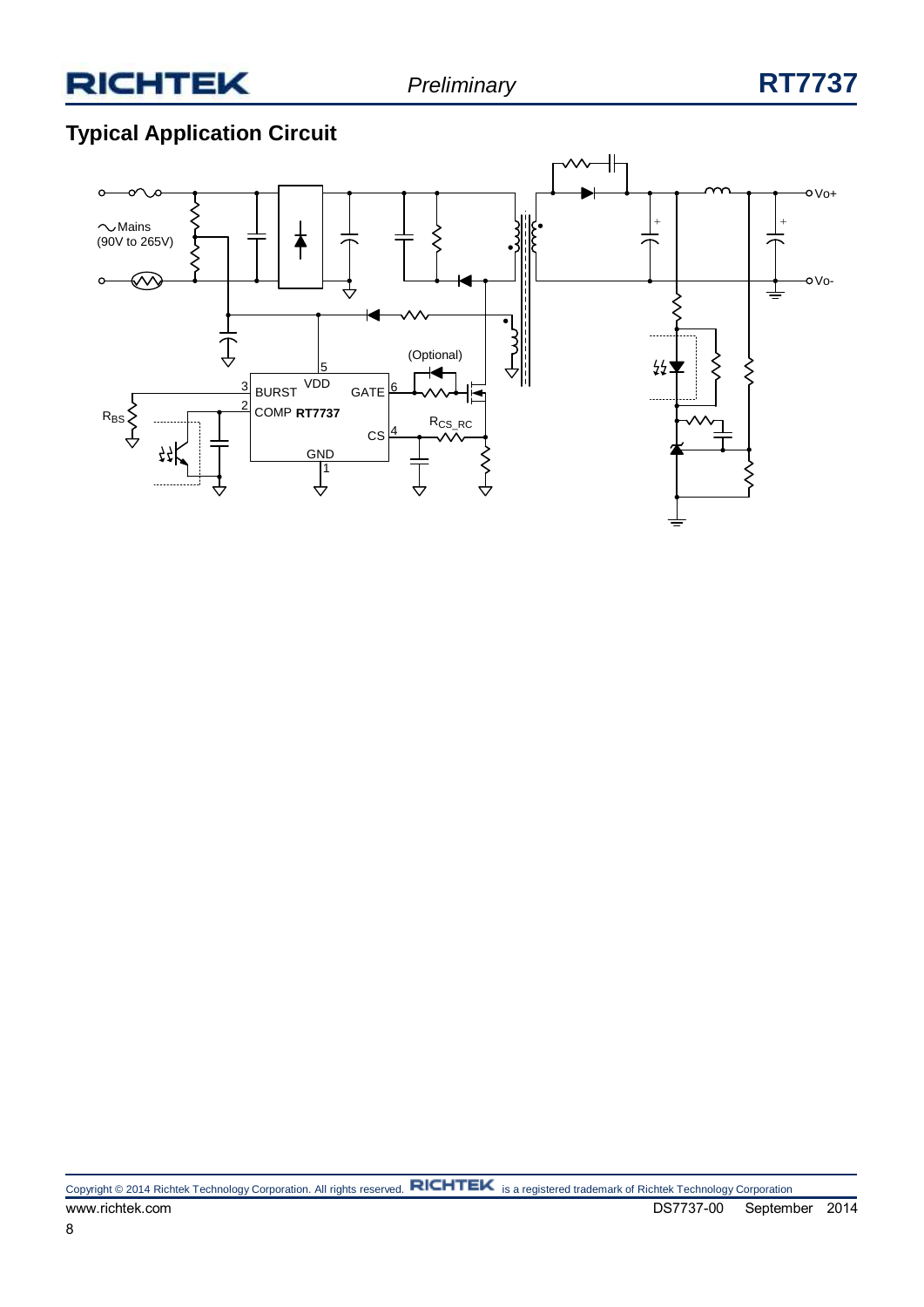## **Typical Operating Characteristics**



Copyright © 2014 Richtek Technology Corporation. All rights reserved. RICHTEK is a registered trademark of Richtek Technology Corporation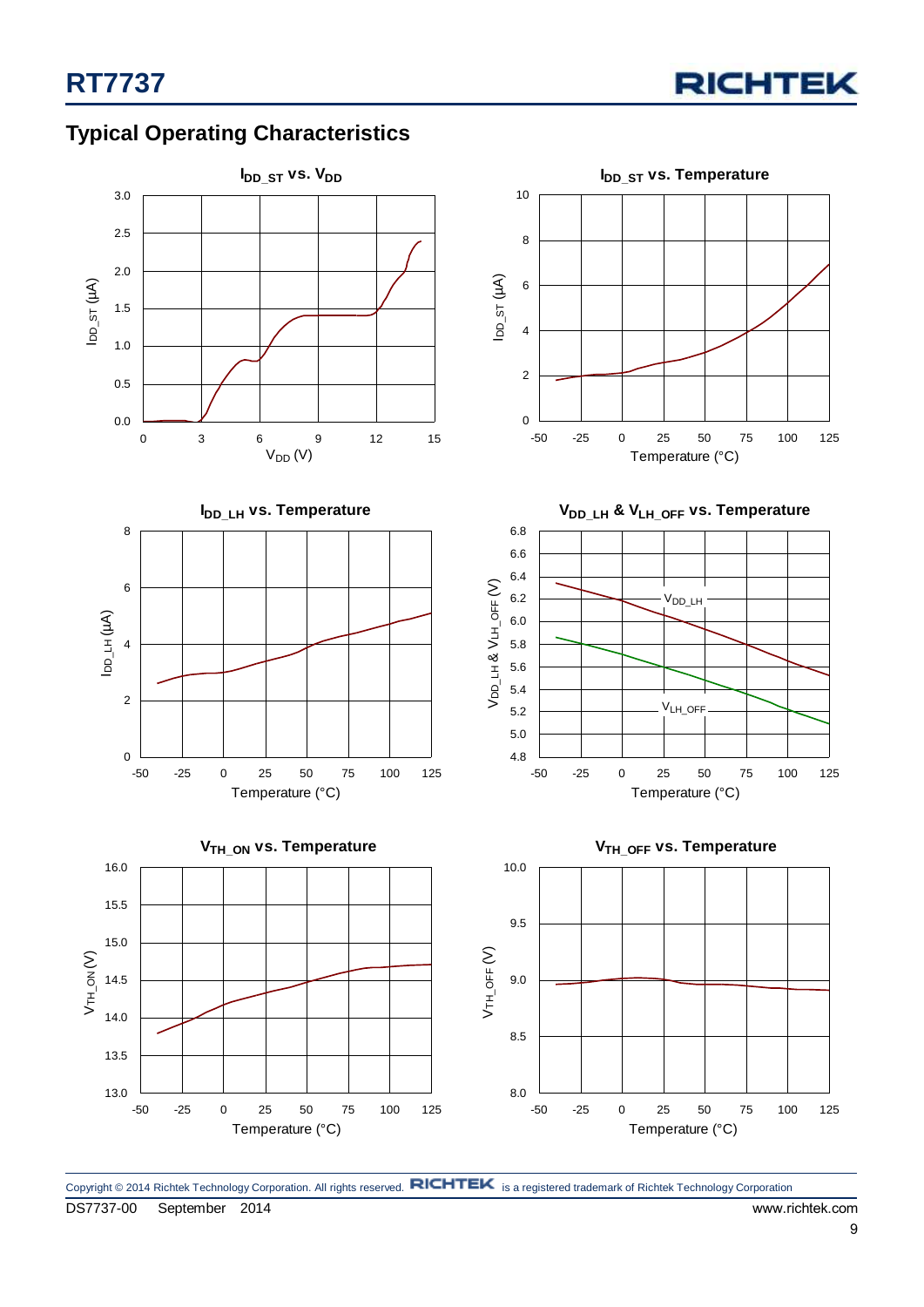



Copyright © 2014 Richtek Technology Corporation. All rights reserved. RICHTEK is a registered trademark of Richtek Technology Corporation www.richtek.com DS7737-00 September 2014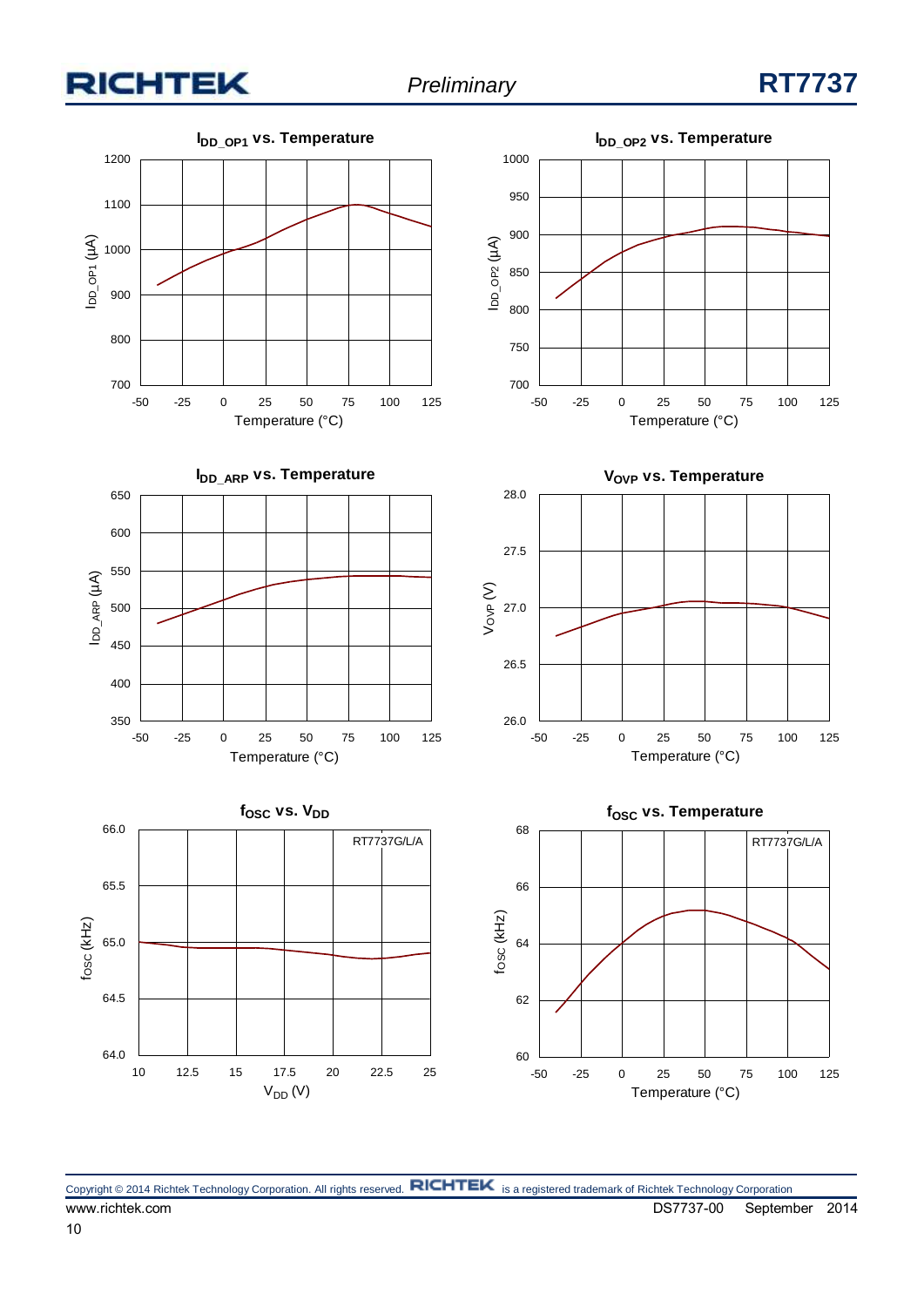fOSC (kHz)

fBS\_MIN (kHz)

4.8

 $V_{\text{COMP\_OP}}(V)$ 

**fOSC vs. VDD**



240

**fOSC vs. Temperature**

**RICHTEK** 

-50 -25 0 25 50 75 100 125 Temperature (°C)

-50 -25 0 25 50 75 100 125 Temperature (°C)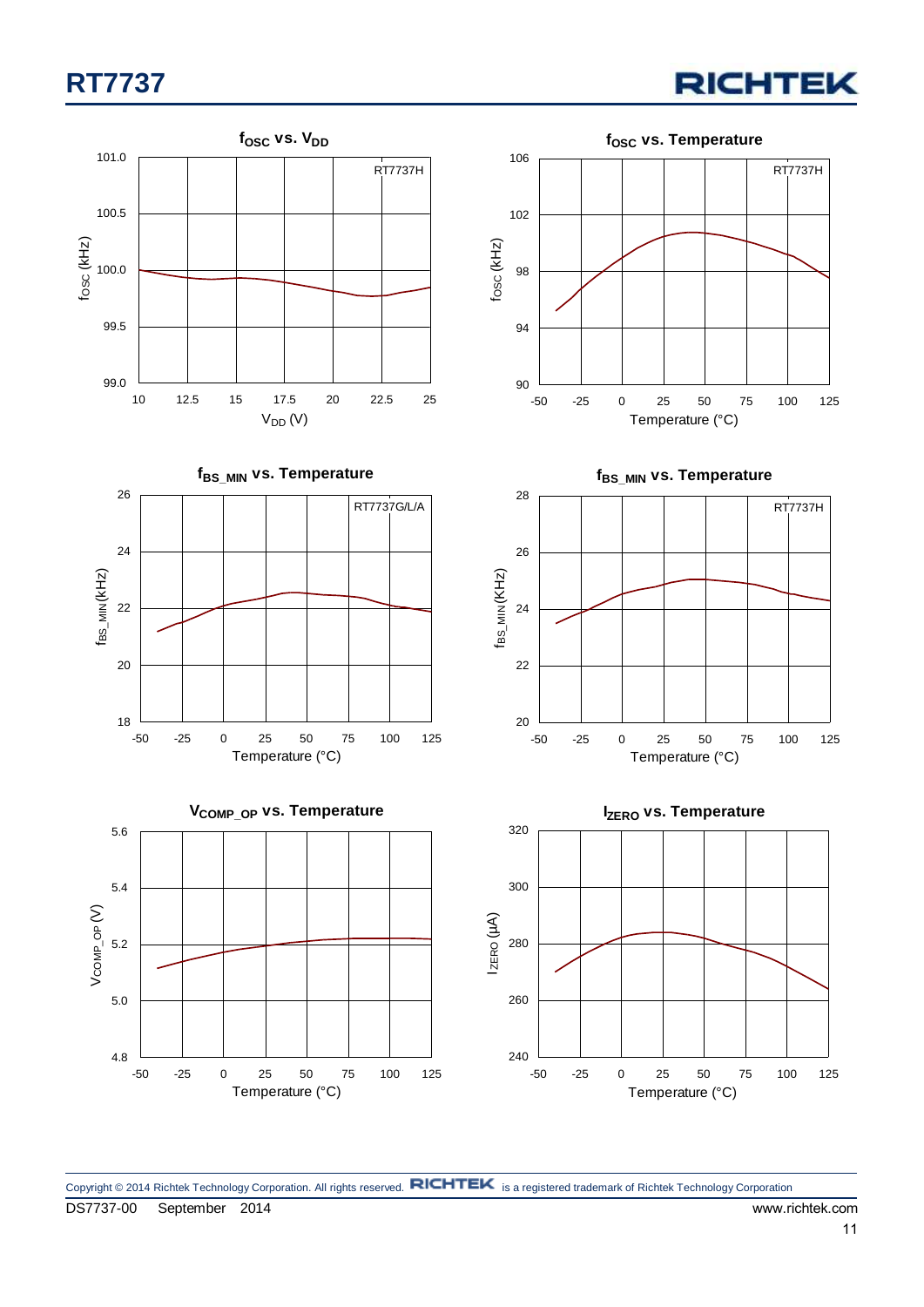



Copyright © 2014 Richtek Technology Corporation. All rights reserved. RICHTEK is a registered trademark of Richtek Technology Corporation

12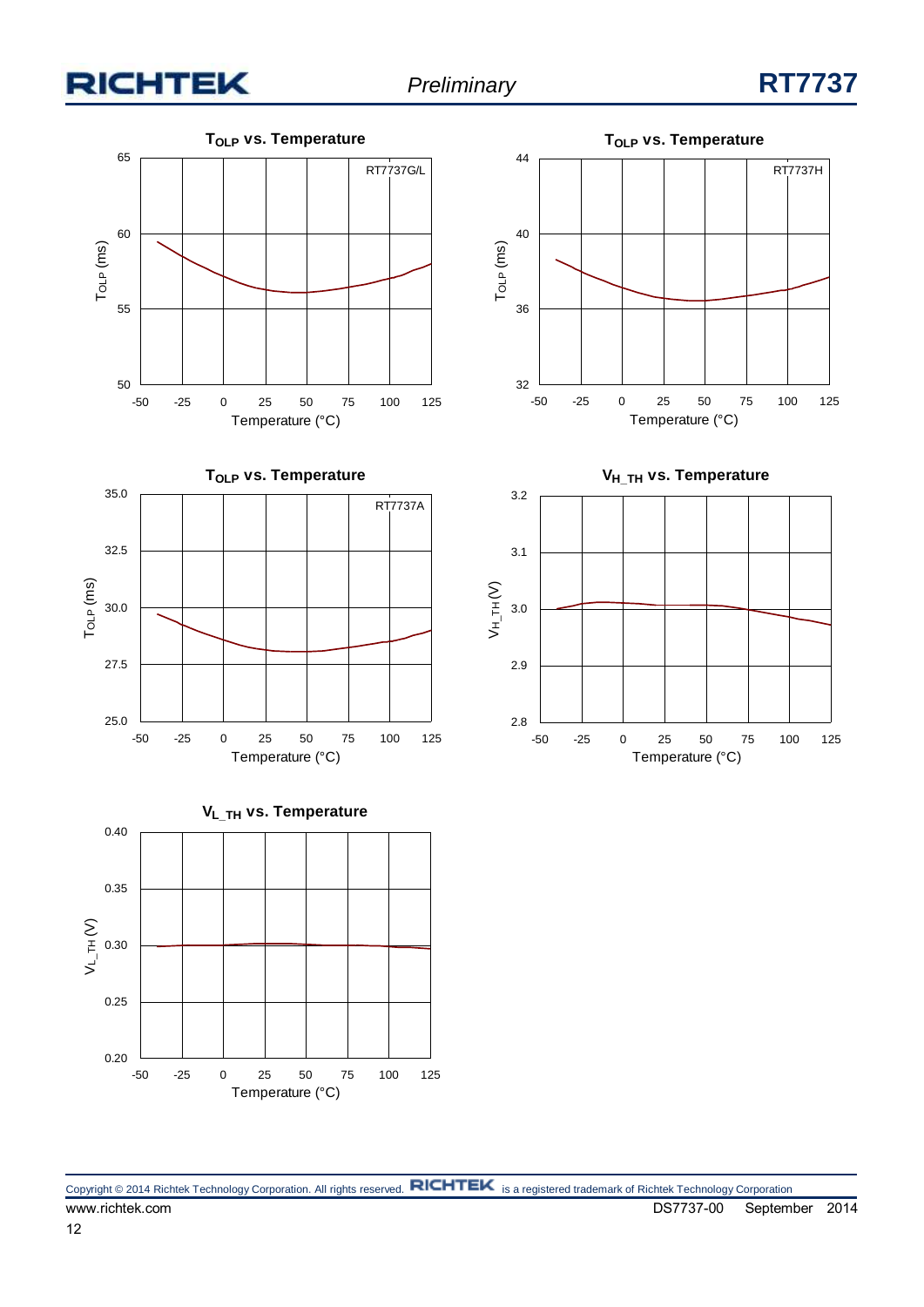### **Application Information**

### **SmartJitterTM Technology**

The RT7737 series applies RICHTEK proprietary SmartJitter<sup>TM</sup> technology.

In order to reduce switching loss for lower power consumption during light load or no load, general PWM controllers have green mode function.

The output power equation is :  
\n
$$
P_{O\_DCM}(V_{COMP}) = \frac{1}{2} \times L_p \times \left(\frac{x_1 \times V_{COMP}}{R_{CS}}\right)^2 \times f_S(V_{COMP}) \times \eta
$$

Where L<sub>P</sub> is the magnetizing inductance of the transformer,  $R_{CS}$  is the current sense resistor,  $V_{COMP}$ is the feedback voltage of the COMP pin. fs is the switching frequency of the power switch,  $\eta$  is the conversion efficiency, and  $x_1$  is a constant coefficient.

Output power is a function of feedback voltage  $V_{\text{COMP}}$ . Frequency jittering technique is typically used to improve EMI problems in general PWM controllers, and the frequency jittering period is based on PWM switching frequency.

When the system enters green mode, a output power relationship is formed between the feedback voltage V<sub>COMP</sub> and the PWM switching frequency, and a new stable equilibrium point is eventually reached after back-and-forth adjustments. It is mutually-affected by V<sub>COMP</sub> and PWM switching frequency and limits the frequency jittering. As a result, EMI improvement function worsens, as show in Figure 1.

**RICHTEK** 

The innovative SmartJitter<sup>TM</sup> technology not only helps reduce EMI emissions of SMPS when the system enters green mode, but also eliminates output jittering ripple.

### **Accurate Over-Load Protection and Tight Current Limit Tolerance**

Generally, the saw current limit is applied to low cost flyback controllers because of simple design. The RT7737 series applies RICHTEK proprietary technology through well foundry control, design and test/trim mode in final test to make the current limit tolerance tight enough to make design and mass production easier, and it provides accurate over-load protection.



Figure 1. Frequency Jittering Range During Green Mode : General PWM Controller vs. RT7737

|                          |  | Copyright © 2014 Richtek Technology Corporation. All rights reserved. RICHTEK is a registered trademark of Richtek Technology Corporation |  |
|--------------------------|--|-------------------------------------------------------------------------------------------------------------------------------------------|--|
| DS7737-00 September 2014 |  | www.richtek.com                                                                                                                           |  |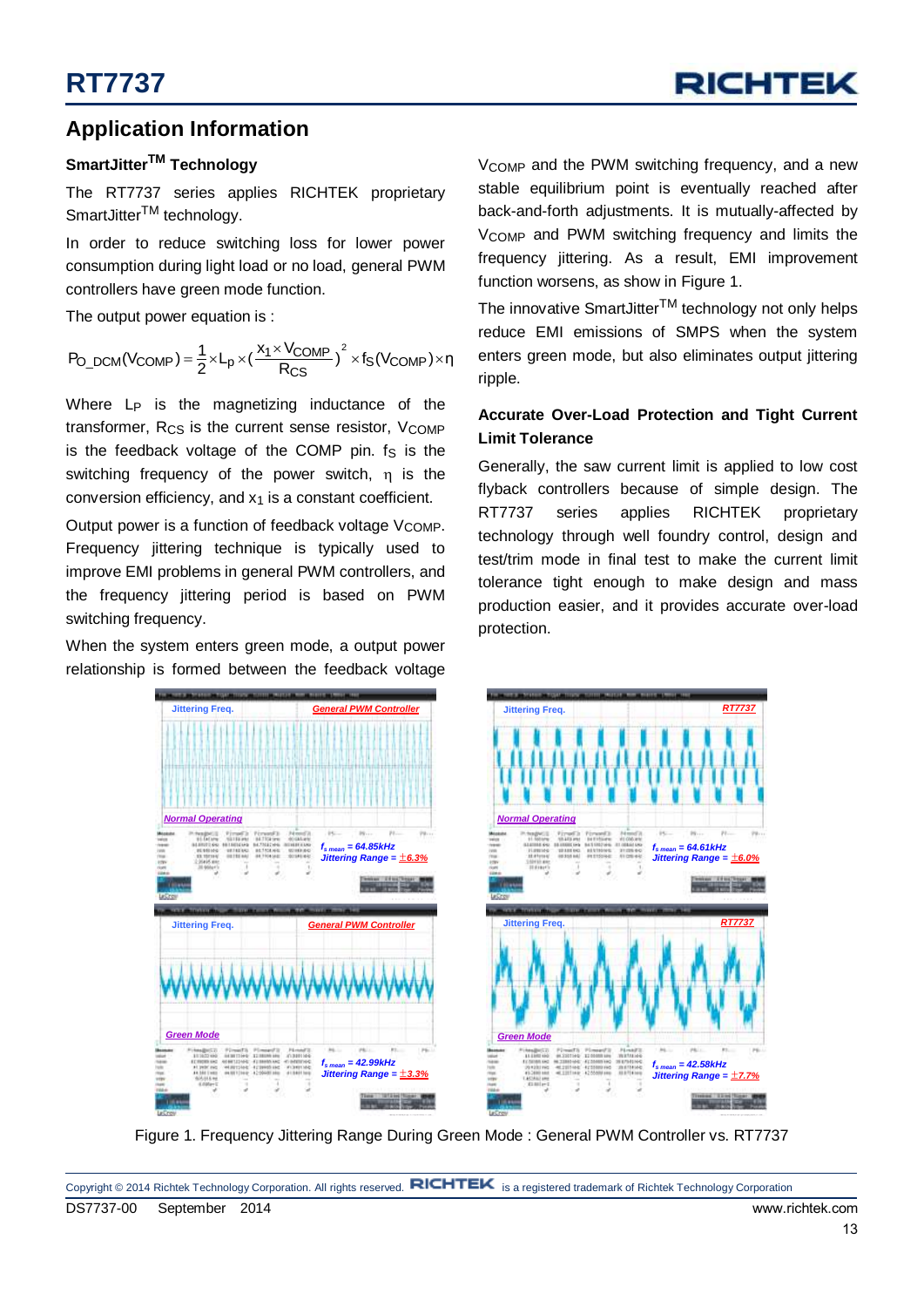# *Preliminary* **RT7737**

### **CS Pin - Programmable Burst Switching Green Mode Level**

When the VDD reaches the threshold voltage VTH ON, the RT7737 starts to operate. Before the GATE starts to operate, the RT7737 sets the burst switching green mode thresholds (VBS\_ET and VBS\_ED) first. The IC provides a sourcing current from CS pin, and the voltage can be calculated as current value times resistance. When the setting voltage is higher, the burst switching green mode entry threshold is higher; when the setting voltage is lower, the burst switching green mode entry threshold voltage is lower. The RT7737 has five burst switching green mode levels as shown in Table 1.

The 1% or 5% R<sub>CS</sub> R<sub>C</sub> tolerance should be chosen for burst switching green mode level setting. Designers can use R<sub>CS</sub> R<sub>C</sub> =  $330\Omega$  as initial burst switching green mode level setting, and find the resistance value which make operating frequency most close to f<sub>BS</sub> MIN under highest input voltage and 25% nominal load. The better four loads (100%/75%/50%/25% nominal load) average frequency can be achieved by this design.

Besides achieving optimized average efficiency, for strict limit audio frequency product applications, the programmable burst switching green mode provides five levels for designers to avoid some specific frequencies under specific loads to fulfill product application requirements.

### **Table 1. Programmable Burst Switching Green Mode Level Setting**

| <b>Burst Switching Green Mode Setting</b>                       |                  |                 |  |  |  |  |
|-----------------------------------------------------------------|------------------|-----------------|--|--|--|--|
| <b>GATE</b><br>R <sub>CS_RC</sub><br>RT7737<br>СS<br><b>GND</b> |                  |                 |  |  |  |  |
| $R_{CS\_RC}(\Omega)$                                            | $V_{BS\_ET} (V)$ | $V_{BS_ED} (V)$ |  |  |  |  |
| 750                                                             | 2.75             | 2.35            |  |  |  |  |
| 510<br>2.65<br>2.25                                             |                  |                 |  |  |  |  |
| 330<br>2.55<br>2.15                                             |                  |                 |  |  |  |  |
| 200<br>2.45<br>2.05                                             |                  |                 |  |  |  |  |
| 100                                                             | 2.35             | 1.95            |  |  |  |  |

#### **BURST Pin - Programmable Burst Mode Level**

The RT7737 provides a BURST pin to program the burst mode level by connecting a resistor, RBS, with a range of 10k $\Omega$  to 60k $\Omega$  between the BURST pin and ground. The voltage on the BURST pin should be between VL\_TH and VH\_TH for normal operating as shown in Figure 2. Designers can program the burst mode entry voltage  $V_{\text{BURST ET}}$  according to Figure 3, and the burst mode ending voltage  $V_{\text{BURST ED}} =$ VBURST ET + 0.2V.

The 1% or 5%  $R_{BS, RC}$  tolerance should be chosen for burst mode level setting. Designers should use RBS,  $RC = 33k\Omega$  as initial burst mode level setting, and adjust burst mode level setting according to power consumption requirement under highest input voltage and no load.

When the  $R_{BS, RC}$  is larger, the quicker the IC enters burst mode which means the current is also larger. It turns out that the average frequency decreases under burst mode and the same load conditions. It decreases the switching losses under high input voltage, light load or no load conditions and further decreases power consumption efficiently. On the contrary, When the  $R_{BS, RC}$  is smaller, the slower the IC enters burst mode which means the current is also smaller. As a result, the average frequency increases under burst mode and the same load conditions, and it increases the switching losses under high input voltage, light load or no load conditions.

Audio noise is related to frequency and sound intensity, and the human ear can't hear a sound below 17kHz. The minimum frequency, fas MIN, of the RT7737 is 22kHz which may not be heard by the human ear. Because of stricter energy regulations and pursuit of green performance, the requirements of light load and no load power consumption are lower and stricter. The RT7737 uses the control method to enter burst mode under light load or no load condition to efficiently decrease the switching losses to lower power consumption. However, the higher RBS resistance is not the better. Although it can decrease the average frequency in burst mode, it also increases the cycle-by-cycle current which means the sound intensity is relatively larger. Also, the difference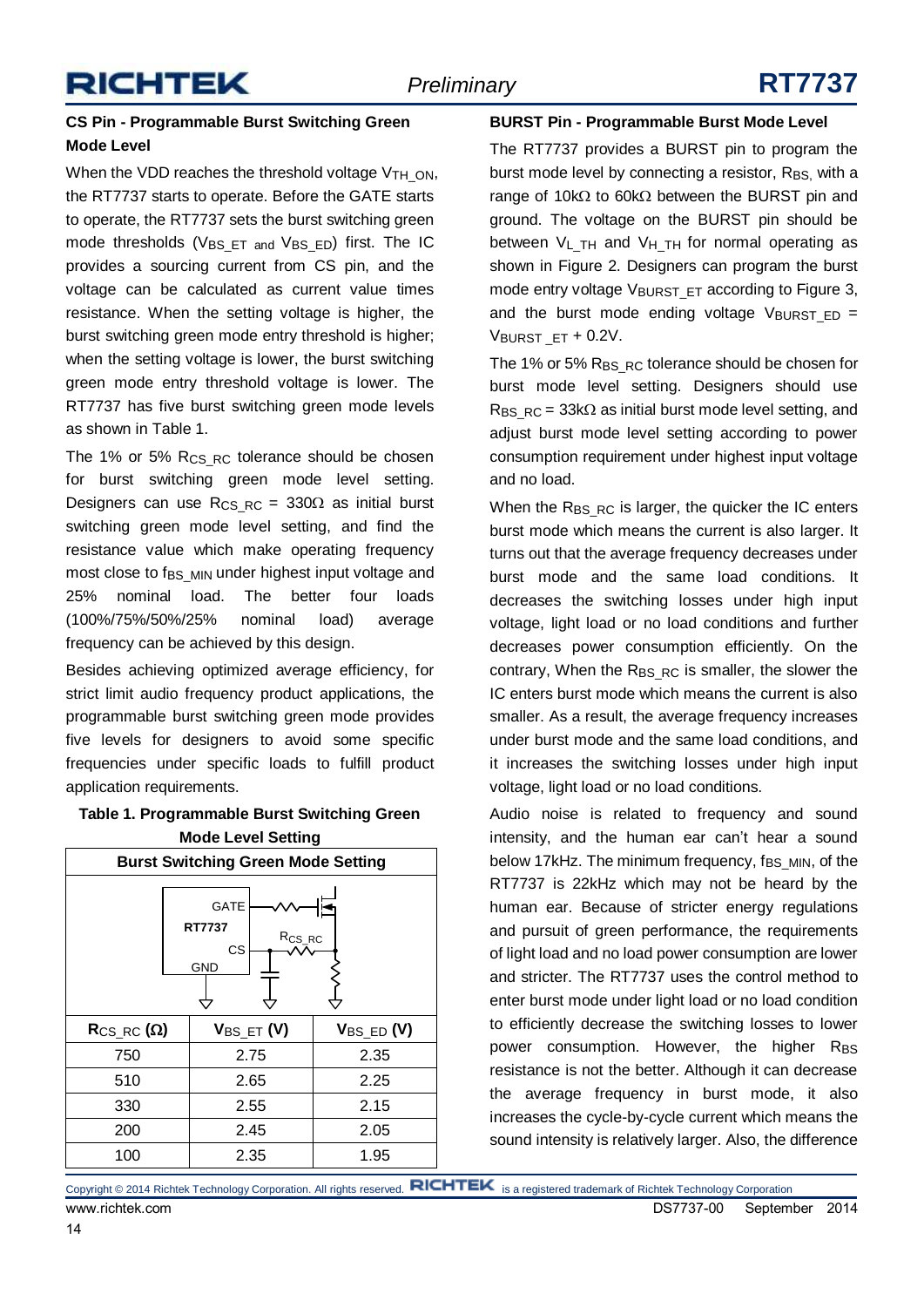frequency of burst mode low frequency and the minimum frequency of the RT7737 falls to frequency that is available to human ear, ant it may cause audio noise problem.

As a result, designers should be aware of product audio noise while pursuing lower power consumption.

The advantages of programmable burst mode are that it can not only decreases power consumption under light load and no load conditions but also provides linear entry level setting for those applications which strict frequency limitations have to choose from, or avoid some specific frequencies.

The BURST pin can be used for programmable burst mode level setting and can also act as over-voltage protection or IC on/off control application with external application circuits, as shown in Figure 4 to 6. The application circuit design concept is shown in Figure 2. If the BURST voltage is lower than  $V_L$ <sub>TH</sub> after deglitch time (30 $\mu$ s, typ.), the controller shuts down and stops switching. The BURST pin features an internal bias current (30 $\mu$ A, typ.). Bypassing the bias current can decrease the voltage on the BURST pin.

The range of the BURST pin series resistance is from 10k $\Omega$  to 60k $\Omega$ . Providing supply current from 260 $\mu$ A to 10 $\mu$ A from application circuit can raise the voltage on the BUSRT pin. The selection of application circuit components should take component leakage and thermal effect into account.

The programmable burst mode voltage should be between  $V_L$  TH and  $V_H$  TH for normal operation, so the BURST pin cannot be open. If designers want to connect a bypass capacitor to the BURST pin, the capacitance should be less than 1nF.

The difference between the burst switching green mode ending voltage (VBS ED) and the burst mode ending voltage (VBURST ED) should be more than 50mV to prevent the burst switching green mode from suddenly dropping to burst mode, causing audio noise.



**RICHTEK** 

Figure 3. Burst Mode Entry Level vs. RBS  $R_{BS}$  (kΩ)

0 10 20 30 40 50 60 70



Figure 4. VDD OVP Application Circuit



Figure 5. VDD OVP Application Circuit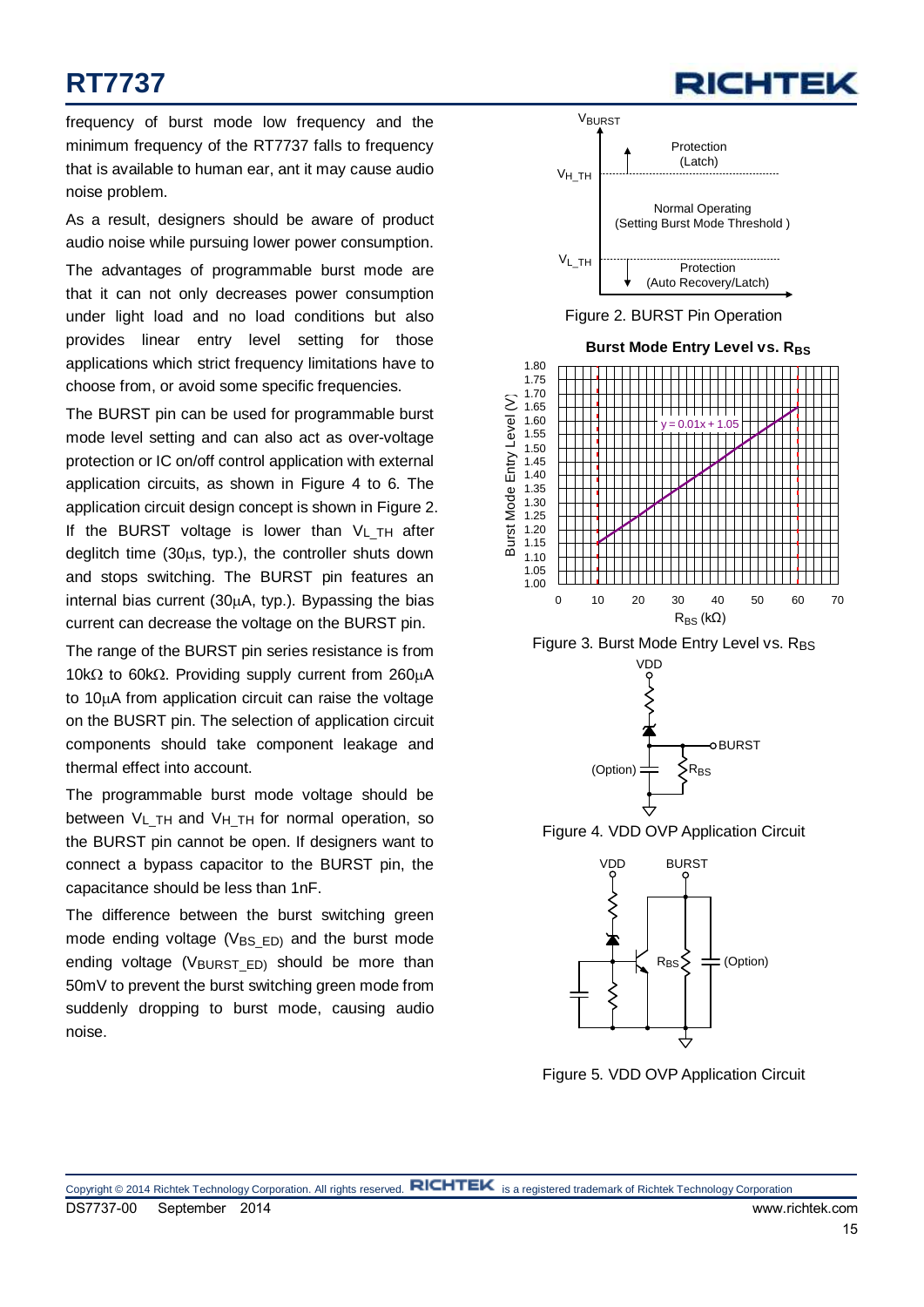### *Preliminary* **RT7737**



Figure 6. Output OVP Application Circuit

### **Start-Up Circuit**

To minimize power loss, it's recommended to connect the start-up circuit to the bleeding resistors. It's power saving and also could reset latch mode protection



quickly. Figure 7 shows I<sub>DD Avg</sub> vs. R<sub>Bleeding</sub> curve. Users can apply this curve to design the adequate bleeding resistors.

In order to prolong turn-off period and minimize the power loss and thermal rising during hiccup, the controller is designed to have smaller sinking current during entering auto-recovery protection. IDD ARP. Therefore, the start-up current at maximum AC line input voltage must be smaller than  $I_{DD;ARP}$  $(1DD ARP(min) = 350\mu A)$ . Otherwise, when the controller enters auto-recovery protection, the VDD capacitor won't be dropped down to V<sub>TH</sub> OFF by IC's sinking current and then restart. The controller behaves like latch protection or triggers the SCR of VDD.



Figure 7. I<sub>DD</sub> Avg vs. R<sub>Bleeding</sub> Curve

### **VDD Discharge Time in Auto Recovery Mode**

Figure 8 shows the  $V_{DD}$  and  $V_{GATE}$  waveforms during an auto recovery protection (e.g., OLP). In this mode, the start-up resistors, VDD sinking current and VDD decoupling capacitor will affect the restart time. The VDD voltage discharge time t<sub>D</sub> Discharge can be

calculated by the following equation :  
\n
$$
t_{D\_Discharge} = \frac{C_{VDD} \times (V_{DD\_DIS} - V_{TH\_OFF})}{I_{DD\_ARP} - I_{ST}}
$$

Where the  $C<sub>VDD</sub>$  is the VDD decoupling capacitor, the V<sub>DD</sub> <sub>DIS</sub> is the initial VDD voltage after entering the auto recovery mode, the  $V<sub>TH</sub>$   $OFF$  (9V typ.) is the falling UVLO voltage threshold of the controller, the  $I_{DD}$  ARP (550 $\mu$ A typ.) is the sinking current of the VDD

pin in the auto recovery mode, and  $I_{ST}$  is the start-up current of the power system.

Please note that the start-up current at high input voltage must be smaller than the  $I_{DD-ARP.}$  Otherwise, the VDD voltage can't reach the  $V_{TH}$  OFF to activate the next start-up process after an auto recovery protection. Therefore, the system behavior resembles the behavior of latch mode.



Figure 8. Auto Recovery Mode (e.g., OLP)

Copyright © 2014 Richtek Technology Corporation. All rights reserved. RICHTEK is a registered trademark of Richtek Technology Corporation www.richtek.com DS7737-00 September 2014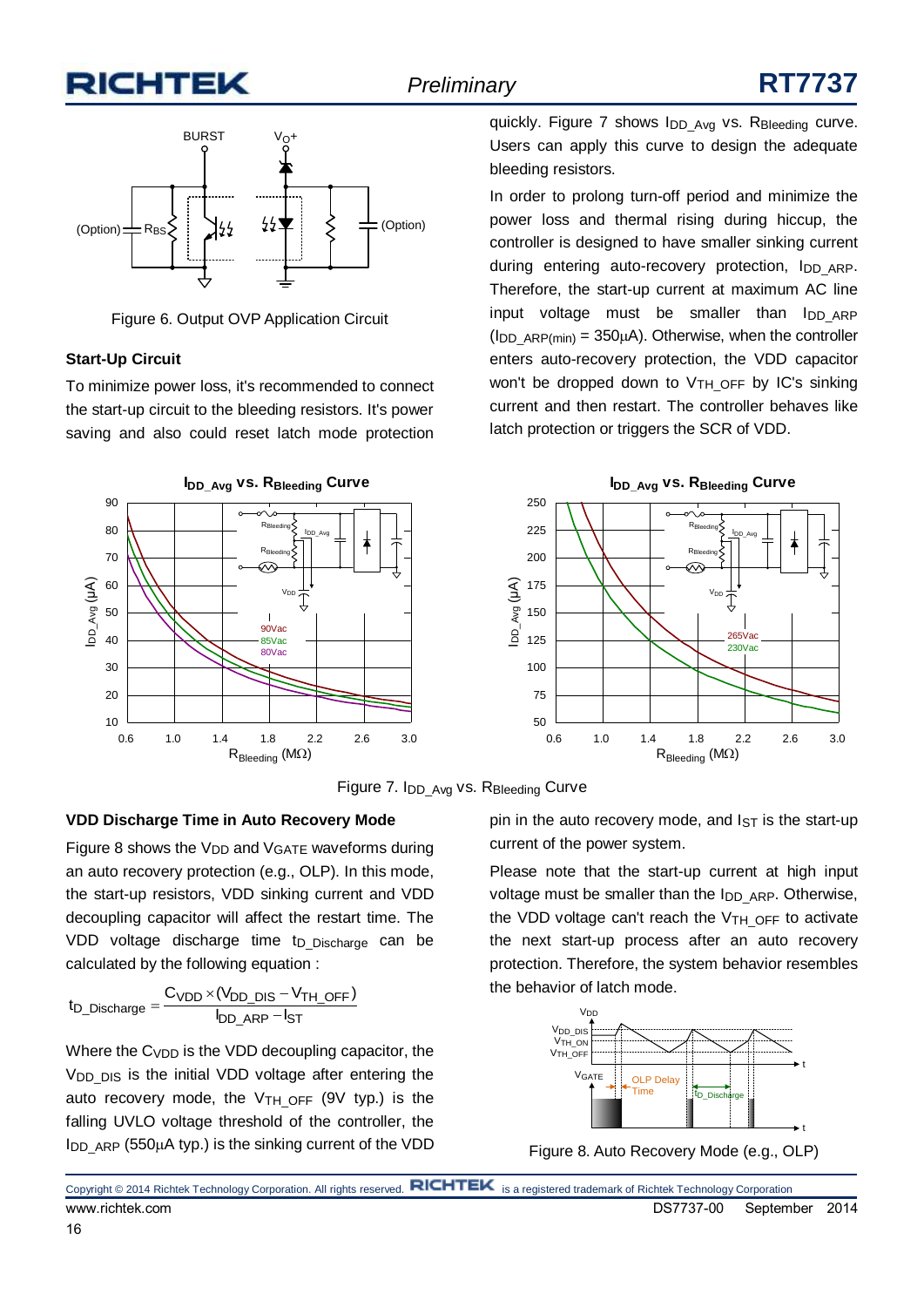### **VDD Holdup Mode**

The VDD holdup mode is only designed to prevent VDD from decreasing to the turn-off threshold voltage, V<sub>TH</sub> OFF, under light load or load transient. Compare to burst mode, the VDD holdup mode brings higher switching. Hence, it is highly recommended that the system should avoid operating at this mode during light load or no load conditions.

### **Output Short Protection**

The RT7737 implements output short protection by detecting GATE width T<sub>ON OSP</sub> and delay time T<sub>D</sub> OSP. It can minimize the power loss during output short, especially at high line input voltage.

Because it is hard to distinguish the difference between output short and big capacitance load, circuit design must be careful to make sure GATE width is larger than Ton osp (Ton  $>$  Ton osp(MAX)) after delay time T<sub>D</sub> OSP during start-up.

### **Resistors on GATE Pin**

In Figure 9, RG is applied to alleviate ringing spike of gate drive loop in typical application circuits. The value of RG must be considered carefully with respect to EMI and efficiency for the system.

The built-in internal discharge resistor R<sub>ID</sub> in parallel with GATE pin prevents the MOSFET from any uncertain condition. If the connection between the GATE pin and the Gate of the MOSFET is disconnected, the MOSFET will be false triggered by the residual energy through the Gate-to-Drain parasitic capacitor CGD of the MOSFET and the system will be damaged. Therefore, it's highly recommended to add an external discharge-resistor RED connected between the Gate of MOSFET and GND terminals. The energy through the CGD is discharged by the external discharge-resistor to avoid MOSFET false triggering.



**RICHTEK** 

Figure 9. Resistors on Gate Pin

### **Feedback Resistor**

In order to enhance light load efficiency, the loss of the feedback resistor in parallel with photo-coupler is reduced, as shown in Figure 10. Due to small feedback resistor current, shunt regulator selection (e.g. TL-431) and minimum regulation current design must be considered carefully to make sure it's able to regulate under low cathode current.



Figure 10. Feedback Resistor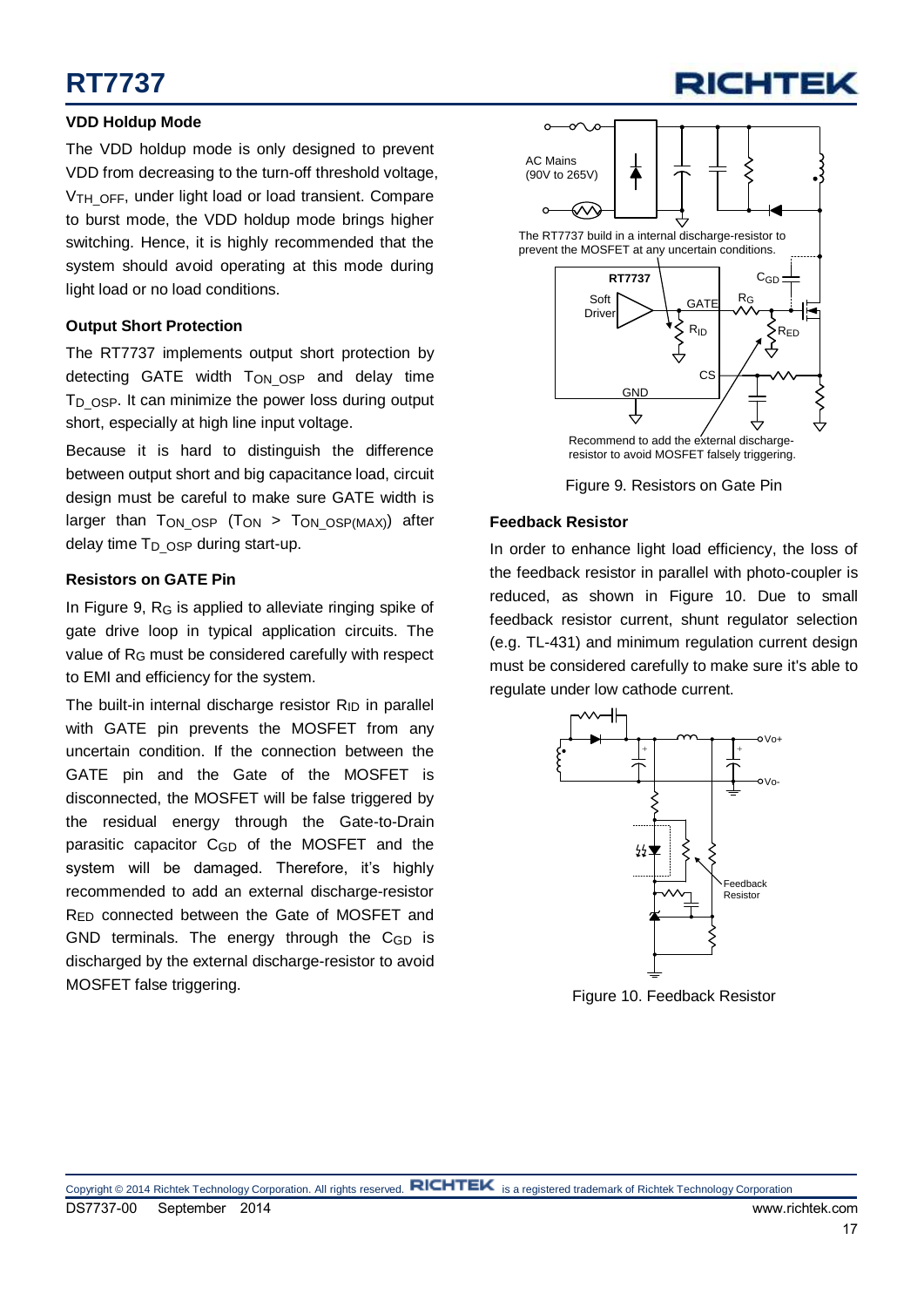## *Preliminary* **RT7737**

### **Negative Voltage Spike on Each Pin**

Negative voltage  $(< -0.3V)$  to the controller pins will cause substrate injection and lead to controller damage or circuit false triggering. For example, the negative spike voltage at the CS pin may come from improper PCB layout or inductive current sense resistor. Therefore, it is highly recommended to add an R-C filter to avoid the CS pin damage, as shown in Figure 11. Proper PCB layout and component selection should be considered during circuit design.



Figure 11. R-C Filter on CS Pin

#### **Over-Temperature Protection (OTP)**

The RT7737 provides OTP function to prevent permanent damage. It is not recommended to apply this function to accurate temperature control.

When the IC turns on, the controller detects around temperature before it starts switching. If the temperature is higher than  $T_{\text{OTP\_INTH}}$  (typ. 120 $^{\circ}$ C), the controller triggers OTP, and there is no output signal. If the temperature is lower than  $T_{\text{OTP}}$  INTH, the controller starts operation and the OTP threshold is automatically set to  $T_{\text{OTP}}$   $_{\text{STTH}}$  (typ. 140 $^{\circ}$ C), which means when the controller starts switching, the OTP threshold is TOTP\_STTH.

When the controller triggers OTP, the controller will be shut down and cease switching. At the same time,  $V_{DD}$  drops below  $V_{DD}$  off threshold  $V_{TH}$  off, the controller enters hiccup mode. Until the OTP is released, the controller resumes operation.

### **Thermal Considerations**

For continuous operation, do not exceed absolute maximum junction temperature. The maximum power dissipation depends on the thermal resistance of the IC package, PCB layout, rate of surrounding airflow, and difference between junction and ambient temperature. The maximum power dissipation can be calculated by the following formula :

 $P_{\text{D}(MAX)} = (T_{\text{J}(MAX)} - T_{\text{A}})/\theta_{\text{JA}}$ 

where T<sub>J(MAX)</sub> is the maximum junction temperature,  $T_A$  is the ambient temperature, and  $\theta_{JA}$  is the junction to ambient thermal resistance.

For recommended operating condition specifications, the maximum junction temperature is  $125^{\circ}$ C. The junction to ambient thermal resistance,  $\theta_{JA}$ , is layout dependent. For SOT-23-6 package, the thermal resistance,  $\theta$ JA, is 260.7°C/W on a standard JEDEC 51-3 single-layer thermal test board. The maximum power dissipation at  $T_A = 25^{\circ}C$  can be calculated by the following formula :

 $P_{D(MAX)} = (125^{\circ}C - 25^{\circ}C) / (260.7^{\circ}C/W) = 0.38W$  for SOT-23-6 package

The maximum power dissipation depends on the operating ambient temperature for fixed TJ(MAX) and thermal resistance,  $\theta$ JA. The derating curve in Figure 12 allows the designer to see the effect of rising ambient temperature on the maximum power dissipation.



Figure 12. Derating Curve of Maximum Power Dissipation

Copyright © 2014 Richtek Technology Corporation. All rights reserved. RICHTEK is a registered trademark of Richtek Technology Corporation www.richtek.com DS7737-00 September 2014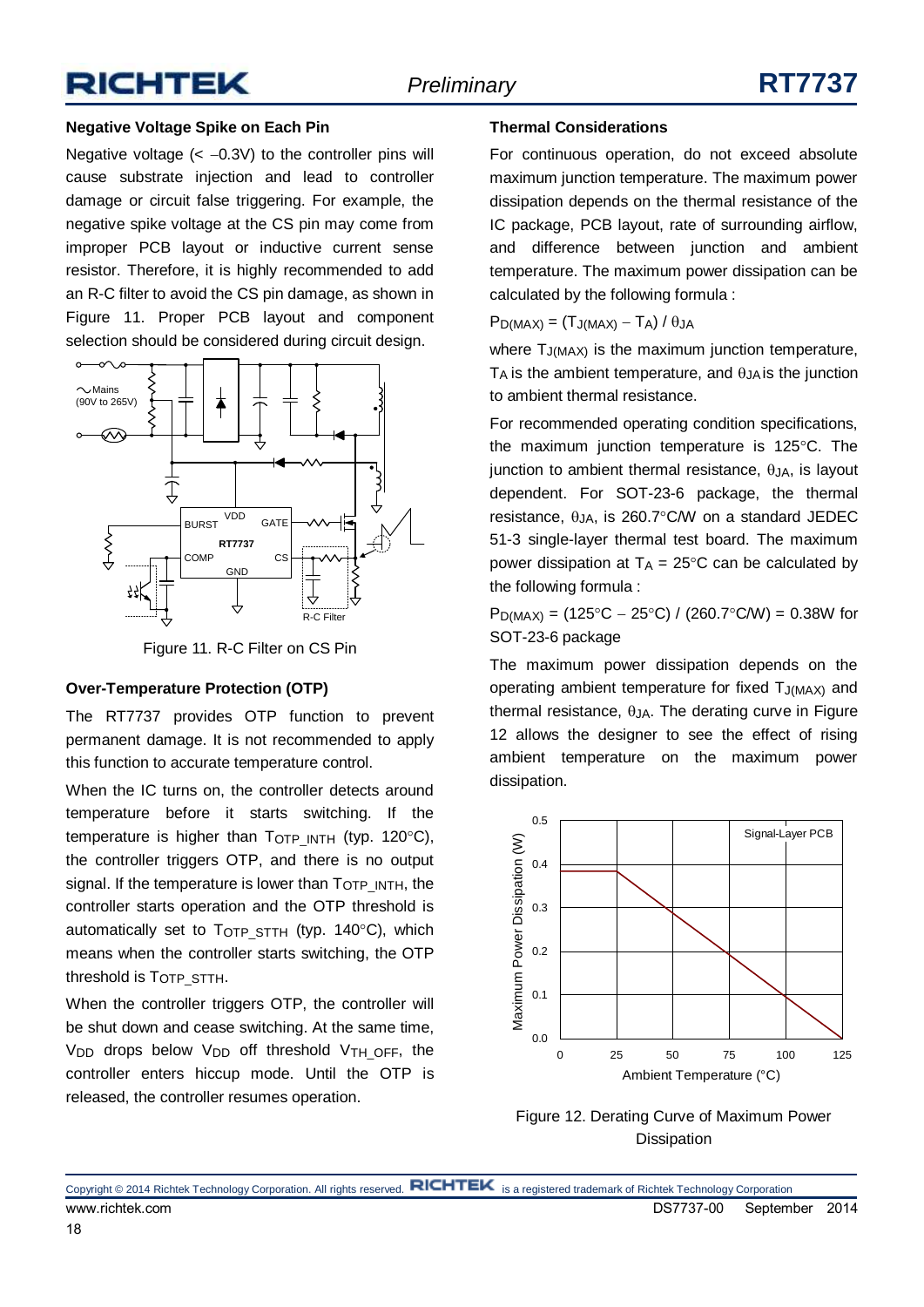# **RICHTEK**

#### **Layout Consideration**

A proper PCB layout can abate unknown noise interference and EMI issue in the switching power supply. Please refer to the guidelines when you want to design PCB layout for switching power supply :

- $\triangleright$  The current path (1) through bulk capacitor, transformer, MOSFET, Rcs returns to bulk capacitor is a high frequency current loop. It must be as short as possible to decrease noise coupling and keep away from other low voltage traces, such as IC control circuit paths, especially.
- $\triangleright$  The path (2) of the RCD snubber circuit is also a high switching loop. Keep it as small as possible.
- $\triangleright$  Separate the ground traces of bulk capacitor(a), MOSFET(b), auxiliary winding(c) and IC control circuit(d) for reducing noise, output ripple and EMI issue. Connect these ground traces together at bulk capacitor ground (a). The areas of these ground traces should be large enough.
- ▶ Place the bypass capacitor as close to the controller as possible.
- In order to reduce reflected trace inductance and EMI, minimize the area of the loop connecting the secondary winding, output diode and output filter capacitor. In additional, apply sufficient copper area at the anode and cathode terminal of the diode for heatsinking.



Figure 13. PCB Layout Guide